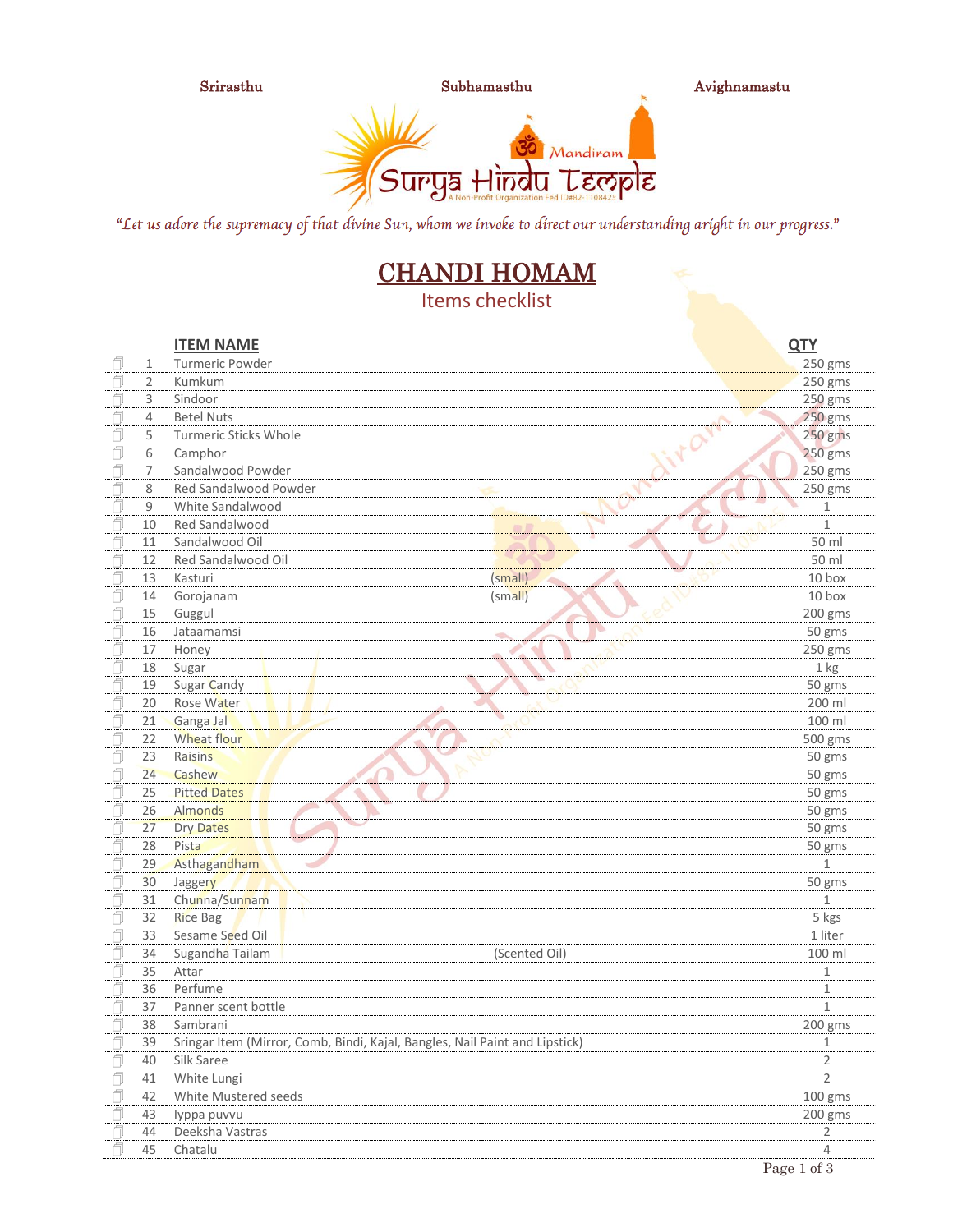| 46 | Brass Kalasham pot                                |                                       |         |
|----|---------------------------------------------------|---------------------------------------|---------|
| 47 | Navaratna set                                     |                                       |         |
| 48 | Pancha lohas set                                  |                                       |         |
| 49 | Rice flour                                        |                                       | 500 gms |
| 50 | <b>Bricks</b>                                     |                                       | 108     |
| 51 | Sand                                              |                                       | 2 bags  |
| 52 | Navadhanyam Mix (Nine varieties of natural seeds) |                                       | 200 gms |
| 53 | White Towel                                       | (New)                                 |         |
| 54 | <b>Blouse Piece</b>                               | (New; 100% cotton; Color: red/yellow) | 21      |
|    | Please feel free to add items per your customs.   |                                       |         |

#### **HOMA DRAVYAM**

|    | Jav                     |                   | 50 gms    |
|----|-------------------------|-------------------|-----------|
| 2  | Laaja/Kheel             |                   | 50 gms    |
| 3  | Durva/Doob/Straw grass  |                   | 5 bunches |
| 4  | White sesame seeds      |                   | 50 gms    |
| 5  | Dry red banana          |                   | 50 gms    |
| 6  | Dry Coconut Slice       | (small pieces)    | 50 gms    |
|    | Dry Sugarcane sticks    | (Appx. 1 ft long) | 11        |
| 8  | Dry Whole Coconut Split |                   | 3 kgs     |
| 9  | Havan Samagri pack      |                   | $200$ gms |
| 10 | Samidha's               |                   | 1 bag     |
|    |                         |                   |           |
|    | <b>POORNAHUTI ITEMS</b> |                   |           |

### **POORNAHUTI ITEMS**

|    | Kanchi Silk Blouse Piece / Silk Saree |  |  |        |
|----|---------------------------------------|--|--|--------|
|    | Javvaji                               |  |  | 50 gms |
| З  | Cardamom                              |  |  | 50 gms |
| 4  | Clove                                 |  |  | 50 gms |
| 5  | Bay Leaves                            |  |  | 50 gms |
| 6  | <b>Black Cardamom</b>                 |  |  | 50 gms |
|    | Javantri                              |  |  | 50 gms |
| 8  | Jayphal                               |  |  | 50 gms |
| 9  | Anistar                               |  |  | 50 gms |
| 10 | Vattivellu                            |  |  | 50 gms |
| 11 | Pacchha Karpuram                      |  |  | 50 gms |
| 12 | Saffron                               |  |  | 1 pack |

## **PERISHABLE ITEMS (Please ensure to buy fresh)**

|   | $\mathbf{1}$   | (with water)<br>Coconuts                | 25           |
|---|----------------|-----------------------------------------|--------------|
|   | 2              | <b>Milk</b>                             | 1 gallon     |
|   | 3              | Yogurt                                  | $100$ gms    |
|   | $\overline{4}$ | o.<br><b>Cow Milk</b>                   | 1 gallon     |
|   | 5              | <b>Cow Yogurt</b>                       | $100$ gms    |
|   | 6              | <b>Flowers</b>                          | 2 kgs        |
|   | $\overline{7}$ | <b>Red Flowers</b>                      | 1 dozen      |
|   | 8              | <b>Flower Garland</b><br>(As available) | 5            |
|   | 9              | <b>Bananas</b>                          | 2 dozens     |
| A | 10             | 5 Varieties of Fruits                   | 5 each       |
|   | 11             | Mango Leaves                            | 2 bunches    |
|   | 12             | Betel/Paan Leaves                       | 54           |
|   | 13             | Lemons                                  | 12           |
|   | 14             | Tulasi Leaves                           | 200 gms      |
|   | 15             | Bilva Dalam                             | $200$ gms    |
|   | 16             | Pumpkins                                | 2            |
|   | 17             | Winter melon                            | $\mathbf{1}$ |
|   | 18             | Guvva, Pomegranate, Apple and Tangerine | 6 each       |
|   | 19             | Wood apple and Bilva fruit              | 3 each       |
|   | 20             | Grape                                   | 500 gms      |
|   | 21             | Sugar cane 2 foot long                  | 3            |
|   | 22             | Leaves of Medi, Marri, Piple and Juvvi  | 1 bunch each |